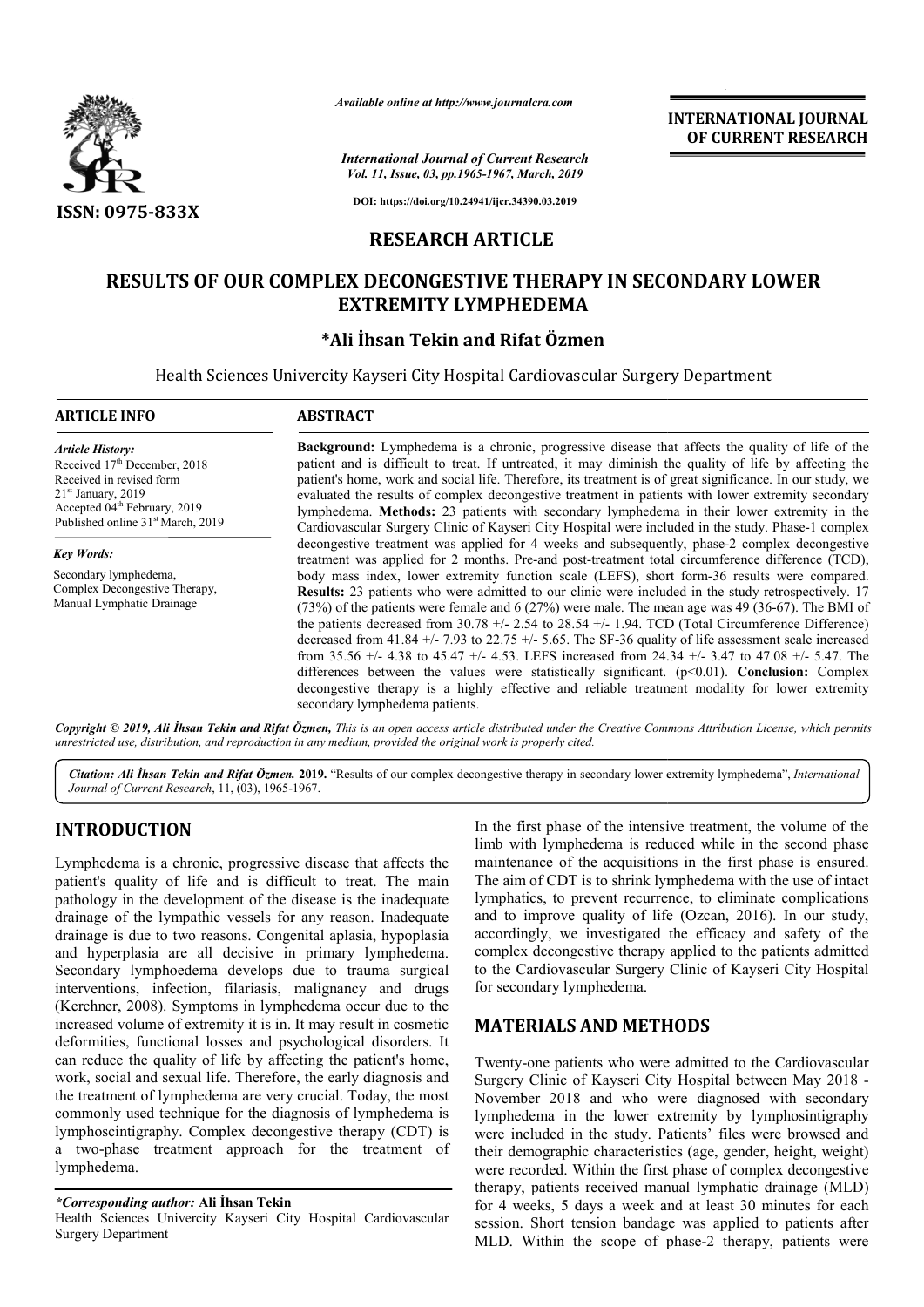trained to be able to massage themselves. Treatment was continued with appropriate pressure garments according to the patient's size and degree of edema. All patients were referred to a dietitian and appropriate dietary recommendations were made. Extremity circumference measurements, quality of life assessment, body mass index and lower extremity functional scale measurements of all patients were compared before and in the third month of the therapy. Extremity diameter measurements were made by marking every 10 cm starting from ankle to the inguinal region. Total circumference difference (TCD) was calculated by summing the differences between the diameters of unaffected extremity and lymphedema extremities. This was compared with the TCD before the therapy and within the 3rd month of the therapy (FIGURE-1). In the evaluation of the quality of life, physical functionality parameters of the short form-36 quality of life scale were used.

**Statistical Analysis:** Shapiro-Wilk test was performed to see whether the data had a normal distribution. Comparison between the data of pre-therapy and that of the third month was made through the paired t-test. To examine the correlation between different data, Pearson's correlation test was used.

#### **RESULTS**

23 patients admitted to our clinic with the diagnosis of lymphedema were treated with complex decongestive therapy. 17 (73%) of the patients were female and 6 (27%) were male. The mean age of the patients was 49 (36-67). 18 of the 23 patients were lymphedema patients who were receiving cancer treatment and 5 of them developed a surgery-induced secondary lymphedema. The body mass index of the patients was 30.78 +/- 2.54 in the pre-treatment period and decreased to 28.54 +/- 1.94 in the post-treatment period. The difference between the two values were statistically significant.  $(p<0.01)$ . The mean of total circumference difference of in the lower extremity of the patients was  $41.84 +/- 7.93$ , and at the end of the third month after the treatment it decreased to  $22.75 +/-$ 5.65. And the difference between the values were found statistically significant.  $(p<0.01)$ . Patients' lower extremity function scale increased from pre-treatment values of 24.34 +/-  $3.47$  to  $47.08$  +/-5.47 at the end of the third month after treatment. And the difference between the values were found statistically significant. ( $p<0.01$ ). SF-36 physical functionality test to evaluate the quality of life of the patients was found 35.56 +/- 4.38 before the treatment and it increased to 45.47

| `able<br>٠ |
|------------|
|------------|

|             | <b>Before Treatment</b> | 3rd Month after the Treatment | P Values  |
|-------------|-------------------------|-------------------------------|-----------|
| TCD         | $41.84 + (-7.93)$ cm    | $22.76 + (-5.65)$ cm          | $<$ 0 0 1 |
| <b>LEFS</b> | $24.34 + (-3.47)$       | $47.08 + - 5.47$              | $<$ 0 0 1 |
| <b>BMI</b>  | $30.78 + -2.54$         | $28.54 + (-1.94)$             | $<$ 0 0 1 |
| SF 36       | $35.56 + - 4.38$        | $45.47 + - 4.53$              | <0.01     |

TCD: Total Circumference Difference, LEFS: Lower Extremity Function Scale, BMI: Body Mass Index, SF-36: Short Form-36



**Figure 1. Physical appearance of the patient before and in the third month after the treatment**



**Figure 2. Physical appearance of the patient before and in third month after the treatment**